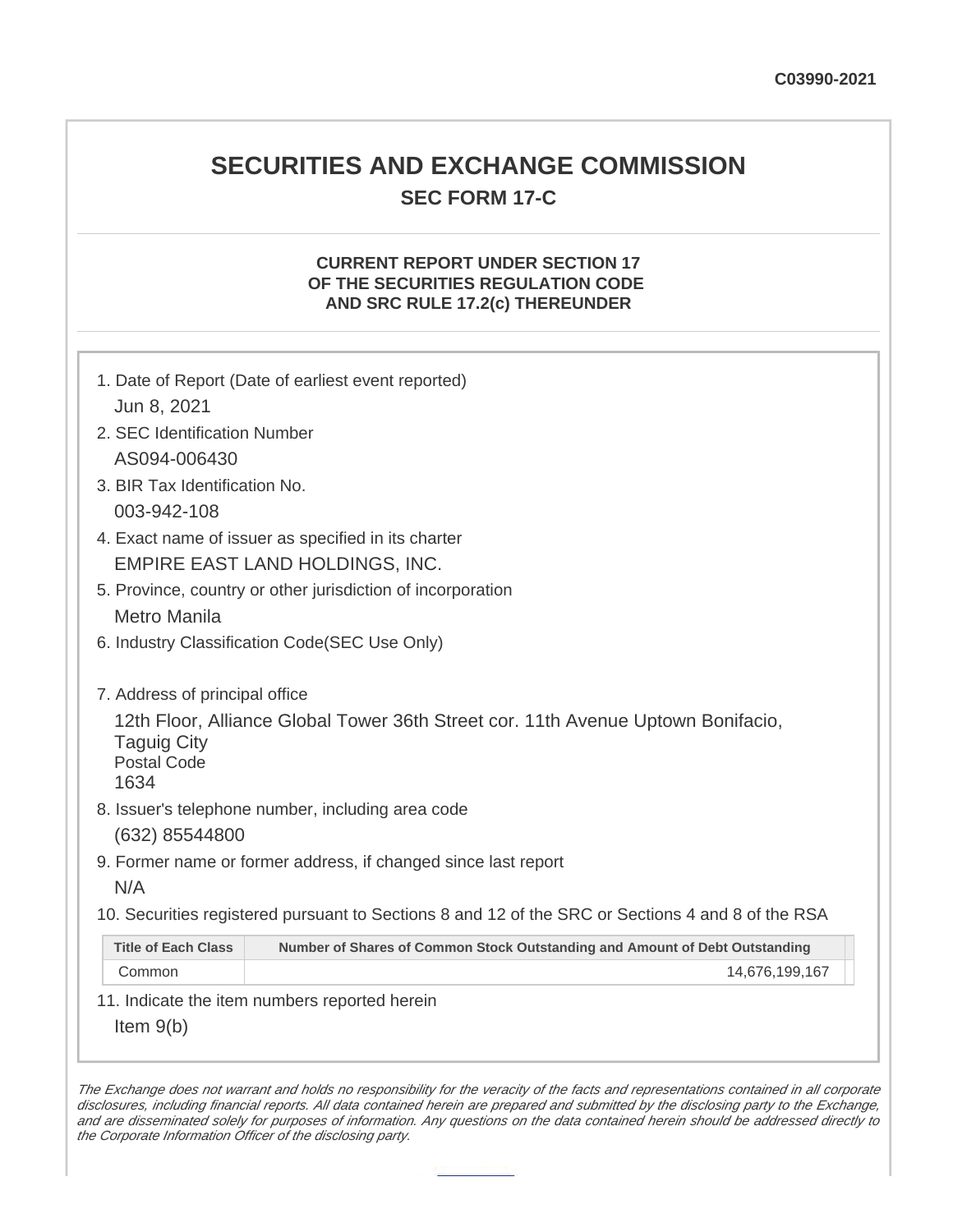

# **Empire East Land Holdings, Inc. ELI**

## **PSE Disclosure Form 4-25 - Results of Organizational Meeting References: SRC Rule 17 (SEC Form 17-C) and Section 4.4 of the Revised Disclosure Rules**

**Subject of the Disclosure**

Results of Organizational Meeting

**Background/Description of the Disclosure**

The Board of Directors of the Company held today its Organizational Meeting.

#### **List of elected officers for the ensuing year with their corresponding shareholdings in the Issuer**

| <b>Name of Person</b>           | <b>Position/Designation</b>                                                     | Shareholdings in the<br><b>Listed Company</b> |                | <b>Nature of Indirect</b> |
|---------------------------------|---------------------------------------------------------------------------------|-----------------------------------------------|----------------|---------------------------|
|                                 |                                                                                 | <b>Direct</b>                                 | Indirect       | Ownership                 |
| Anthony<br>Charlemagne C.<br>Yu | <b>President and Chief Executive Officer</b>                                    |                                               | $\overline{0}$ |                           |
| Ricky S. Libago                 | <b>Executive Vice President</b>                                                 | $\Omega$                                      | $\overline{0}$ | $\overline{a}$            |
| Evelyn G. Cacho                 | Senior Vice President, Corporate Information<br>Officer, and Compliance Officer | 35,240                                        | $\overline{0}$ | $\overline{a}$            |
| Ricardo B.<br>Gregorio          | First Vice President for General and Administrative<br><b>Services</b>          | 0                                             | $\Omega$       | $\overline{a}$            |
| Jhoanna Lyndelou<br>T. Llaga    | First Vice President for Marketing                                              | $\Omega$                                      | $\Omega$       |                           |
| Amiel Victor A.<br>Asuncion     | Senior Assistant Vice President for Human<br><b>Resources Department</b>        | $\Omega$                                      | $\Omega$       |                           |
| Franemil T. Ramos               | Vice President for Management Information System                                | $\Omega$                                      | $0$ -          |                           |
| Kim Camille B.<br>Manansala     | Assistant Vice President for Audit and Management<br><b>Services</b>            | $\Omega$                                      | $\overline{0}$ |                           |
| Giovanni C. Ng                  | Treasurer                                                                       | $\Omega$                                      | $0$ -          |                           |
| Dennis E. Edaño                 | Corporate Secretary and Vice President for Legal<br>and Corporate Affairs       | $\Omega$                                      | $\overline{0}$ |                           |
| Celeste Z.<br>Sioson-Bumatay    | Assistant Corporate Secretary and Vice President<br>for Credit and Collection   | 0                                             | 0 <sup>1</sup> |                           |

**List of Committees and Membership**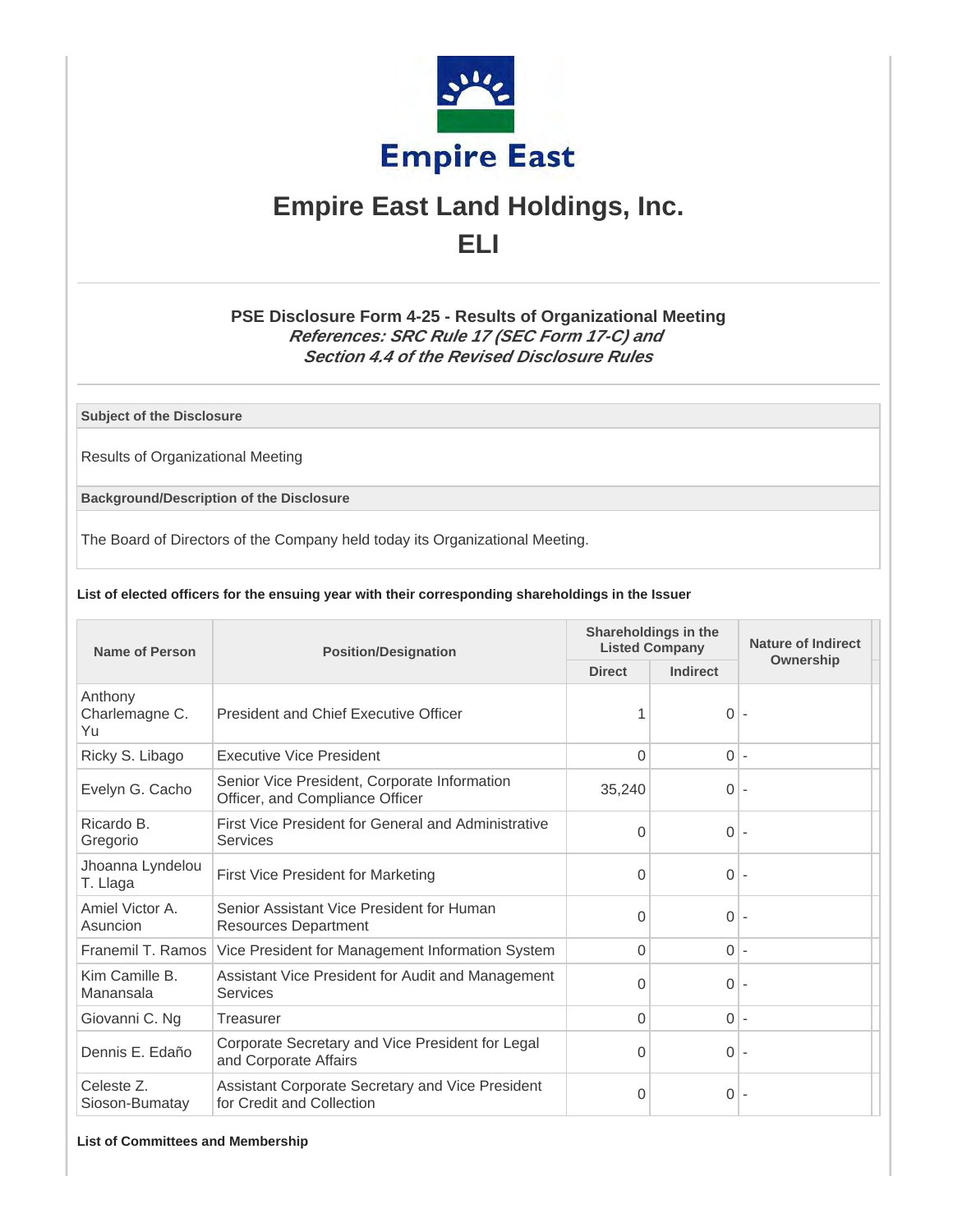| <b>Name of Committees</b>                                                                                 | <b>Members</b>                                     | <b>Position/Designation in</b><br>Committee |  |  |
|-----------------------------------------------------------------------------------------------------------|----------------------------------------------------|---------------------------------------------|--|--|
| <b>EXECUTIVE COMMITTEE</b>                                                                                | Andrew L. Tan                                      | Chairman                                    |  |  |
| <b>EXECUTIVE COMMITTEE</b>                                                                                | Anthony Charlemagne C. Yu                          | Member                                      |  |  |
| <b>EXECUTIVE COMMITTEE</b>                                                                                | Evelyn G. Cacho                                    | Member                                      |  |  |
| <b>AUDIT COMMITTEE</b>                                                                                    | Alejo L. Villanueva, Jr. (Independent<br>Director) | Chairman                                    |  |  |
| <b>AUDIT COMMITTEE</b>                                                                                    | Cresencio P. Aquino (Independent<br>Director)      | Member                                      |  |  |
| <b>AUDIT COMMITTEE</b>                                                                                    | Evelyn G. Cacho                                    | Member                                      |  |  |
| <b>CORPORATE GOVERNANCE COMMITTEE</b>                                                                     | Cresencio P. Aquino (Independent<br>Director)      | Chairman                                    |  |  |
| <b>CORPORATE GOVERNANCE COMMITTEE</b>                                                                     | Alejo L. Villanueva, Jr. (Independent<br>Director) | Member                                      |  |  |
| CORPORATE GOVERNANCE COMMITTEE                                                                            | Enrique Santos L. Sy                               | Member                                      |  |  |
| <b>BOARD RISK OVERSIGHT COMMITTEE</b>                                                                     | Alejo L. Villanueva, Jr. (Independent<br>Director) | Chairman                                    |  |  |
| BOARD RISK OVERSIGHT COMMITTEE                                                                            | Cresencio P. Aquino (Independent<br>Director)      | Member                                      |  |  |
| BOARD RISK OVERSIGHT COMMITTEE                                                                            | Enrique Santos L. Sy                               | Member                                      |  |  |
| RELATED PARTY TRANSACTION<br><b>COMMITTEE</b>                                                             | Cresencio P. Aquino (Independent<br>Director)      | Chairman                                    |  |  |
| <b>RELATED PARTY TRANSACTION</b><br><b>COMMITTEE</b>                                                      | Alejo L. Villanueva, Jr. (Independent<br>Director) | Member                                      |  |  |
| <b>RELATED PARTY TRANSACTION</b><br><b>COMMITTEE</b>                                                      | Enrique Santos L. Sy                               | Member                                      |  |  |
| List of other material resolutions, transactions and corporate actions approved by the Board of Directors |                                                    |                                             |  |  |

None

**Other Relevant Information**

See attached copy of the SEC Form 17-C.

## **Filed on behalf by:**

| <b>Name</b>        | Dennis Edano            |
|--------------------|-------------------------|
| <b>Designation</b> | Secretary<br>`ornorate` |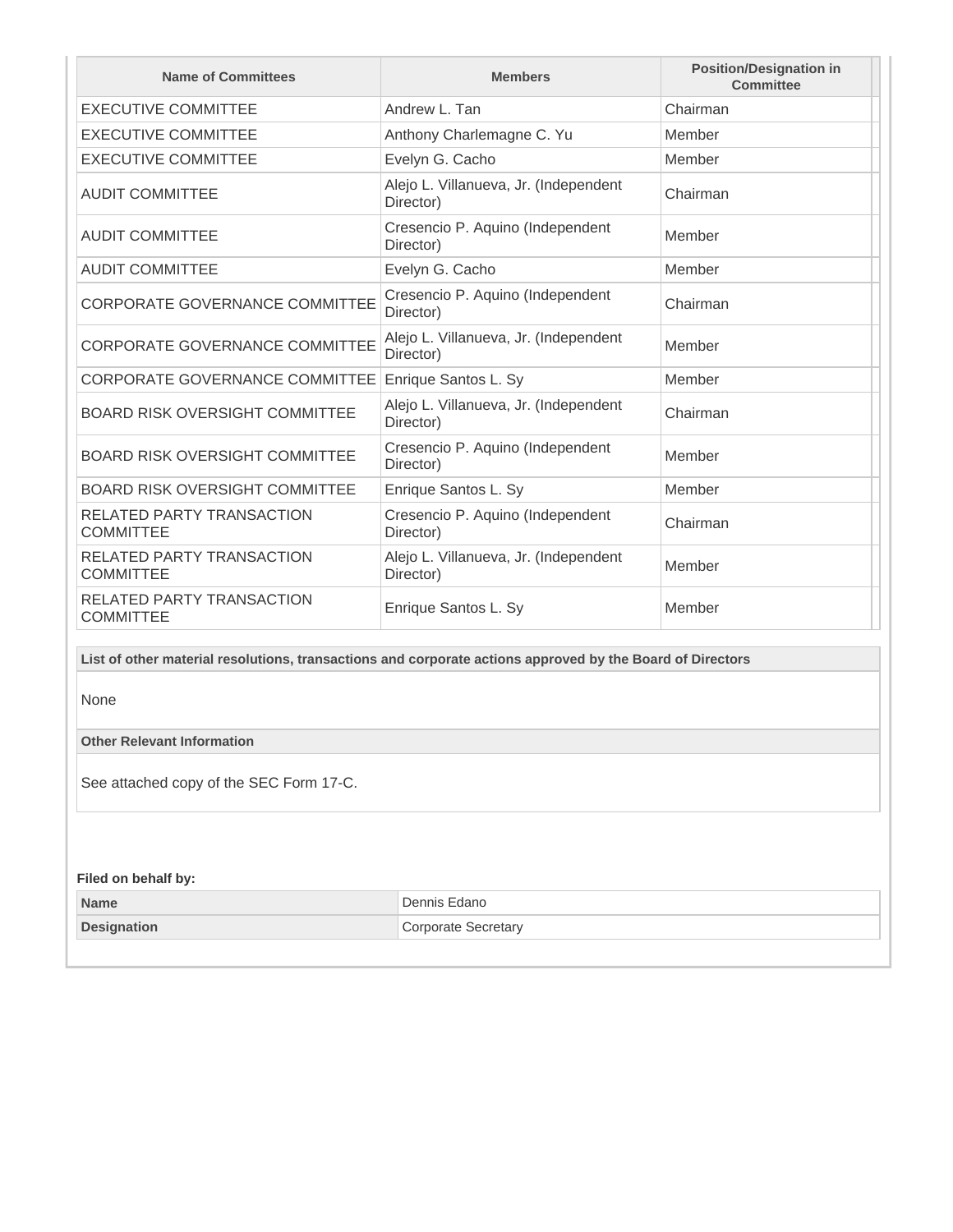#### **SECURITIES AND EXCHANGE COMMISSION**

#### **SEC FORM 17-C**

#### **CURRENT REPORT UNDER SECTION 17 OF THE SECURITIES REGULATION CODE AND SRC RULE 17.2(c) THEREUNDER**

## 1. **08 June 2021**

Date of Report

- 2. SEC Identification No: **AS094-006430** 3. BIR Tax Identification No : **003-942-108**
- 4. **EMPIRE EAST LAND HOLDINGS, INC.**  Exact name of issuer as specified in its charter

#### 5. **Metro Manila**  Province, Country or other jurisdiction of incorporation or organization

- 6. (SEC Use Only) Industry Classification Code
- 7. **12th Floor, Alliance Global Tower, 36th Street cor. 11th Avenue, Uptown Bonifacio, Taguig City 1634** Address of principal office

#### 8. **(632) 85544800**  Issuer's telephone number, including area code

9. Securities registered pursuant to Sections 8 and 12 of the SRC or Sections 4 and 8 of the RSA

| Title of Class | Number of Shares of Common |
|----------------|----------------------------|
|                | <b>Stock Outstanding</b>   |
|                |                            |

 **Common 14,676,199,167** 

#### 10. **Item 9 (b)**

The Board of Directors of the Company, in its organizational meeting held today, elected Andrew L. Tan as Chairman of the Board and designated Cresencio P. Aquino as the Lead Independent Director.

The Board also elected the following executive officers:

| Anthony Charlemagne C. Yu | <b>President and Chief Executive Officer</b>                                    |
|---------------------------|---------------------------------------------------------------------------------|
| Ricky S. Libago           | <b>Executive Vice President</b>                                                 |
| Evelyn G. Cacho           | Senior Vice President, Corporate<br>Information Officer, and Compliance Officer |
| Ricardo B. Gregorio       | First Vice President for General and Administrative<br>Services                 |
| Jhoanna Lyndelou T. Llaga | First Vice President for Marketing                                              |
| Amiel Victor A. Asuncion  | Senior Assistant Vice President for Human Resources<br>Department               |
| Franemil T. Ramos         | Vice President for Management Information System                                |
| Kim Camille B. Manansala  | Assistant Vice President for Audit and Management<br><b>Services</b>            |
| Giovanni C. Ng            | Treasurer                                                                       |
| Dennis E. Edaño           | Corporate Secretary and                                                         |
|                           | Vice President for Legal and Corporate Affairs                                  |
| Celeste Z. Sioson-Bumatay | Assistant Corporate Secretary and<br>Vice President for Credit and Collection   |